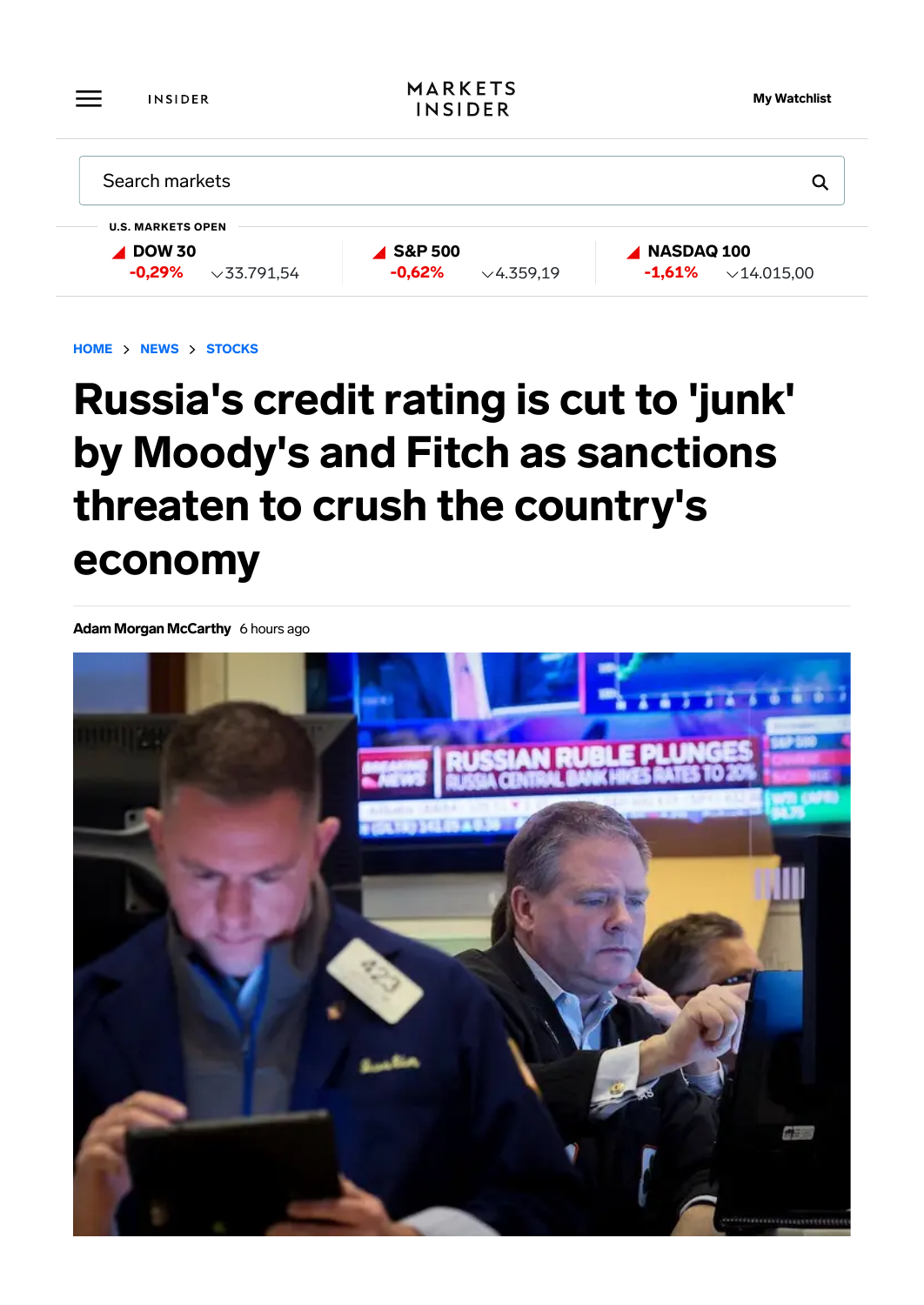Russia's credit ratings were downgraded to 'junk' by Moody's and Fitch on Thursday.

Moody's and Fitch both downgraded Russia 6 notches following S&P move earlier in the week

Russia's ruble has plummeted and its banks have isolated as Western sanctions mount over the Ukraine war.

Russia's credit ratings were downgraded to junk by Moody's Investors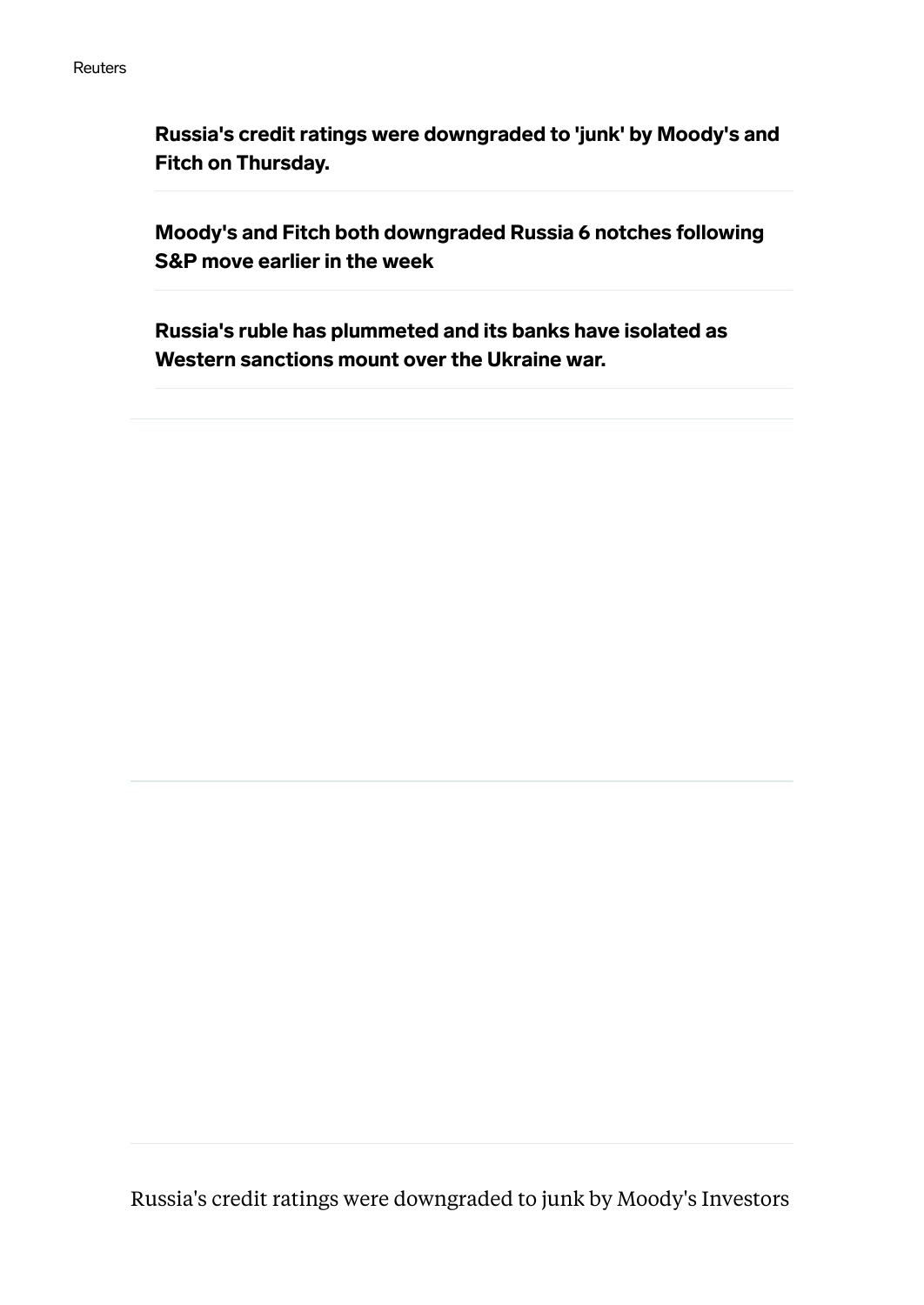Service and Fitch Ratings Thursday, underlining the economic risk to the country from the sanctions imposed by Western powers after it attacked Ukraine.

Both agencies reduced their ratings for Russia's credit by six notches, signaling they see a high risk of a default. Moody's now puts Russia at B3, from Baa3 previously, and Fitch went to a single-B rating from BBB — an adjustment from ratings that were already low grade.

"The multi-notch downgrade of Russia's ratings and maintaining the review for further downgrade were triggered by the severe sanctions that Western countries have imposed on Russia, including the sanctioning of the Central Bank of the Russian Federation and some large financial institutions," Moody's said in a statement.

The US and its allies have imposed increasingly tougher sanctions on Russia since its troops attacked Ukraine a week ago, aimed at hampering its trade and financial capacities.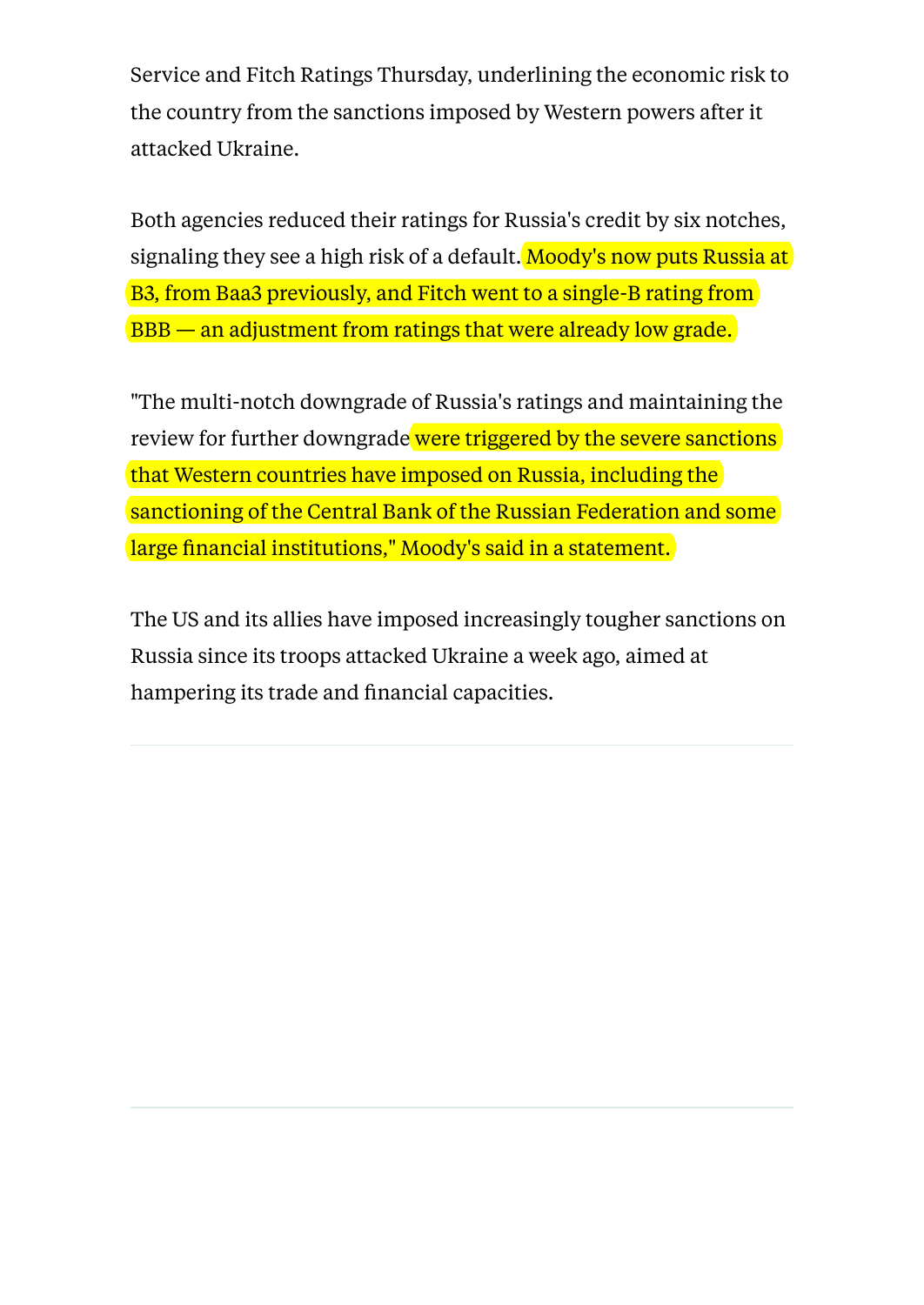"The severity of international sanctions in response to Russia's military invasion of Ukraine has heightened macro-financial stability risks, represents a huge shock to Russia's credit fundamentals and could undermine its willingness to service government debt," Fitch said in a [statement.](https://www.fitchratings.com/research/sovereigns/fitch-downgrades-russia-to-b-on-rating-watch-negative-02-03-2022)

The US has brought in restrictive measures to prevent the Russian Central Bank's ability to use its international currency reserves in ways that undermine the impact of sanctions.

At the weekend, Western allies [disconnected selected Russian banks](https://www.businessinsider.com/us-eu-announce-some-russian-banks-removed-from-swift-2022-2?utm_medium=ingest&utm_source=markets) [from SWIFT,](https://www.businessinsider.com/us-eu-announce-some-russian-banks-removed-from-swift-2022-2?utm_medium=ingest&utm_source=markets) the key messaging network that underpins the global payments system. The country's biggest bank, Sberbank, closed its European arm Wednesday after the European Central Bank said it was headed for failure.

"We now anticipate widening of these measures to other banks, limiting such mitigants, with large costs through severe short-term disruptions and more lasting constraints to the efficiency of executing transactions." Fitch said.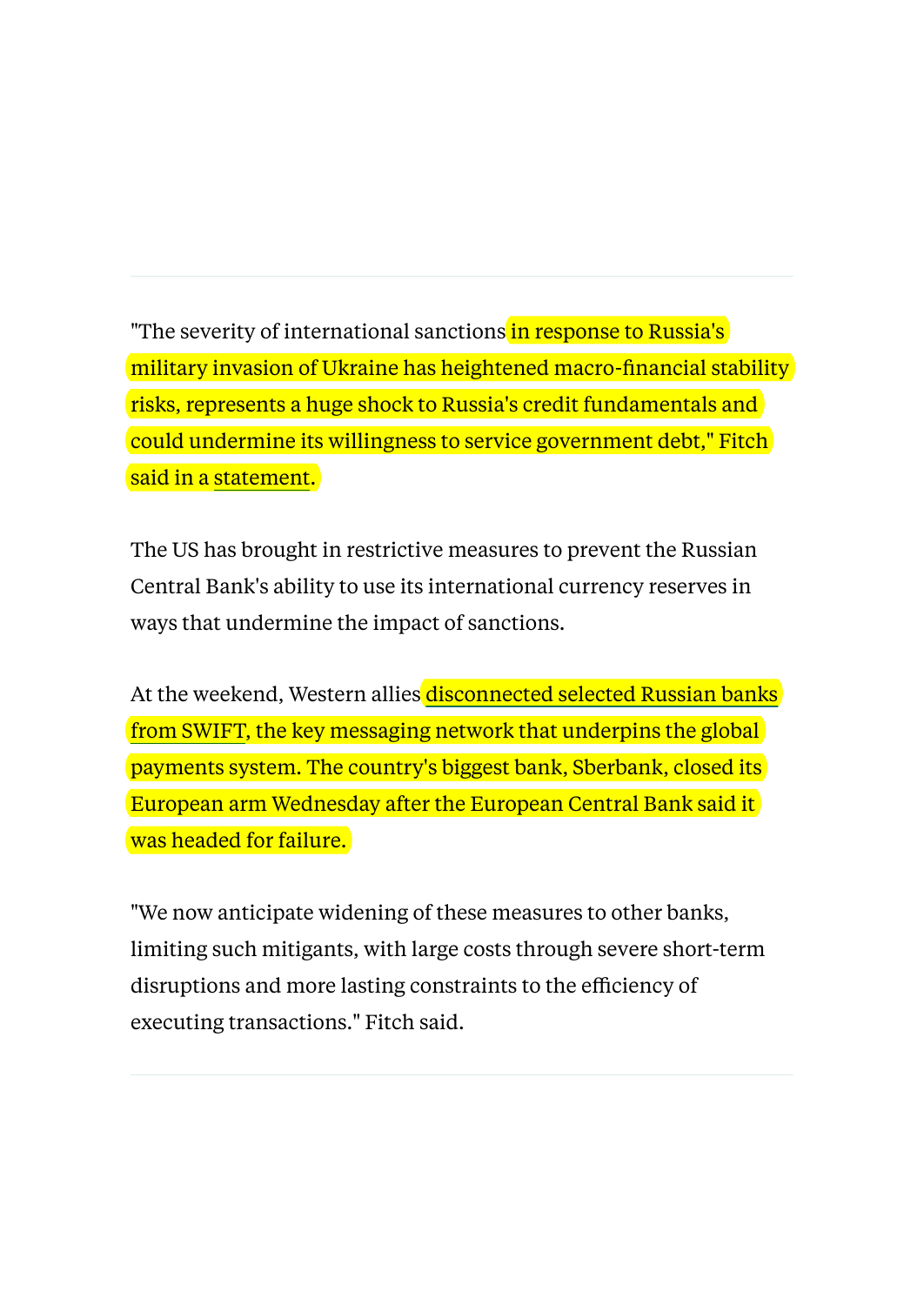Moody's debt rating scale [Moody's](https://www.moodys.com/sites/products/ProductAttachments/AP075378_1_1408_KI.pdf)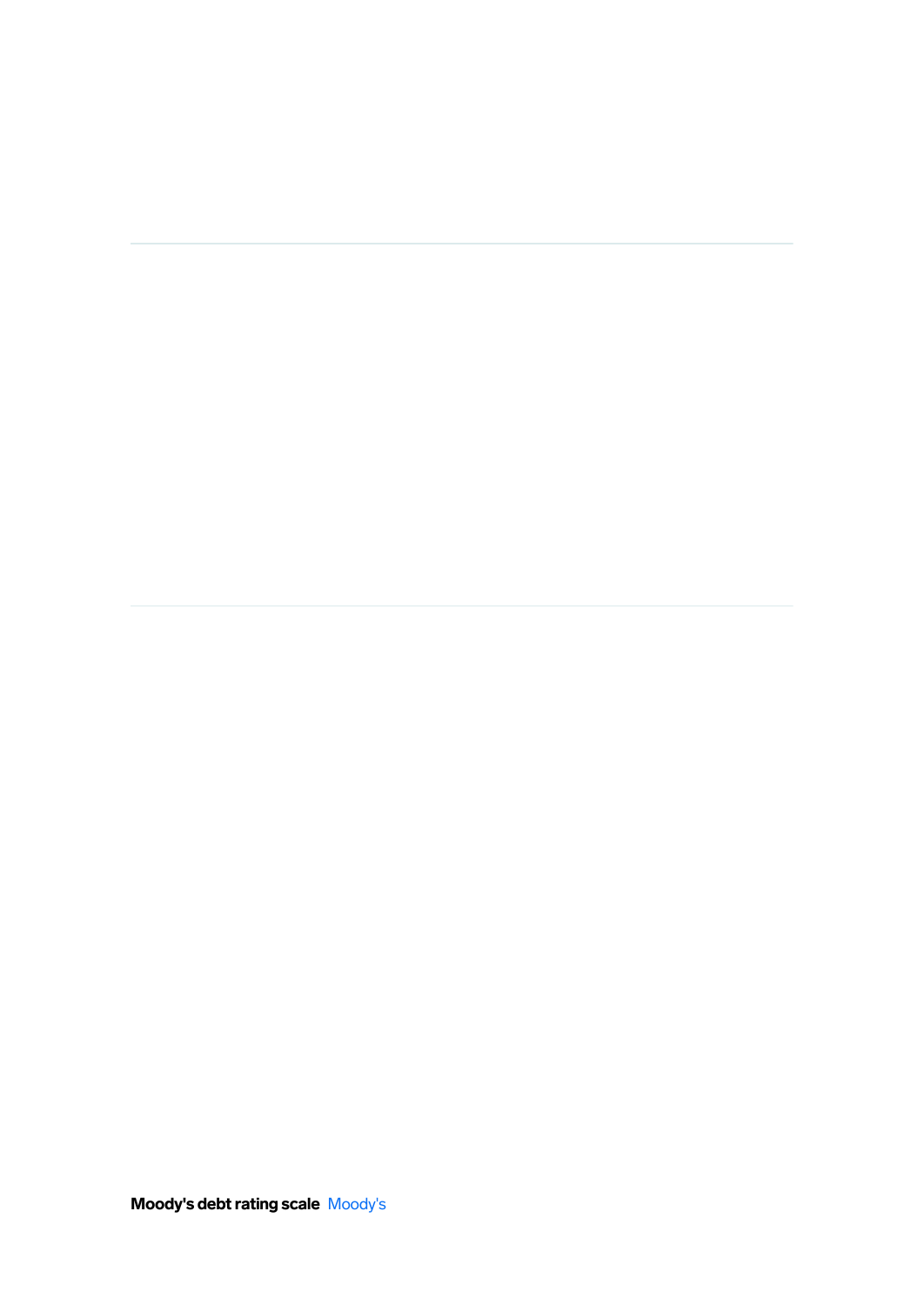A contributing factor in the downgrade was the heightened risk of disruption to sovereign debt repayments, Moody's said.

For Fitch, the key rating drivers included the likelihood of lower GDP growthand increased volatility due to the ongoing sanctions and the ruble's rapid depreciation.

Russia's currency, the [ruble,](https://markets.businessinsider.com/currencies/rub-usd?utm_medium=ingest&utm_source=markets&utm_medium=ingest&utm_source=markets) has been in free-fall since the invasion, and Moscow's stock exchange was shuttered for a fourth straight day Thursday. International investors have fled Russian assets, and multinationals have dropped their Russia-related investments.

The Moody's and Fitch downratings mean all three top ratings agencies see Russian credit as junk, after S&P Global Ratings cut its rating last week, as the invasion of Ukraine began.

Further US sanctions targeting Russian oligarchs and their companies are in the works, a source familiar with the matter told Reuters. On Wednesday, President Joe Biden said "nothing is off the table" when asked whether the US would ban Russian oil and gas imports.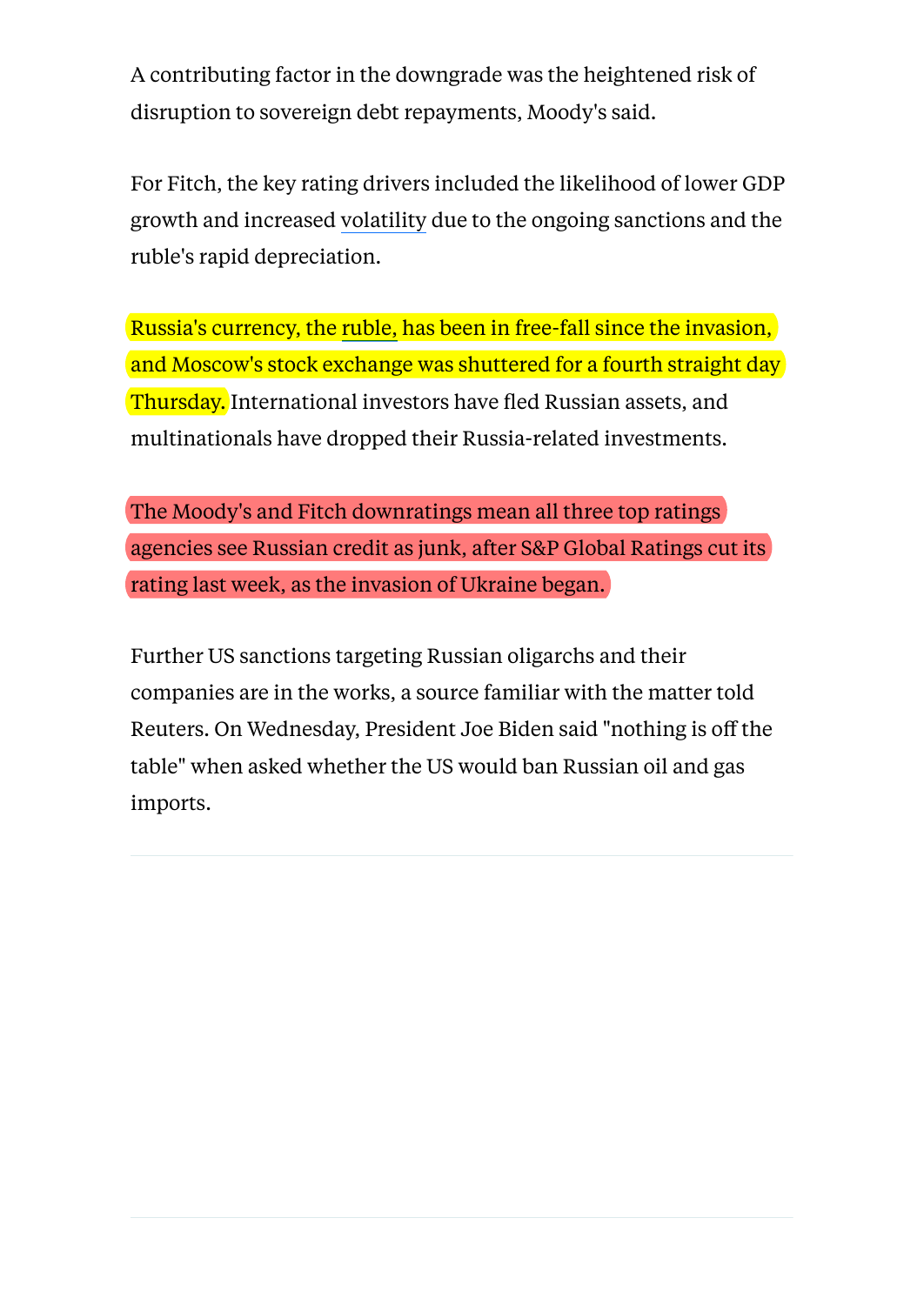## **Read more:** *[Meet the 7 market experts that are sounding the alarm on](https://www.businessinsider.com/investing-strategy-recession-outlook-risks-bear-market-crash-stocks-inflation-2022-3?r=US&IR=T&utm_medium=ingest&utm_source=markets) [the threat of a recession in 2022. Here's why they think it might happen](https://www.businessinsider.com/investing-strategy-recession-outlook-risks-bear-market-crash-stocks-inflation-2022-3?r=US&IR=T&utm_medium=ingest&utm_source=markets) [— and the 3 market bulls who say the worries are overblown](https://www.businessinsider.com/investing-strategy-recession-outlook-risks-bear-market-crash-stocks-inflation-2022-3?r=US&IR=T&utm_medium=ingest&utm_source=markets)*

KEEP READING

See also:

More: [MI Exclusive](https://www.businessinsider.com/category/mi-exclusive) [Markets](https://www.businessinsider.com/category/markets) [Economy](https://www.businessinsider.com/category/economy) [Economy & Markets](https://www.businessinsider.com/category/economy-markets)  $\vee$ 

S&P500 Stocks: [All](https://markets.businessinsider.com/index/components/s&p_500/) [0-9](https://markets.businessinsider.com/index/components/s&p_500/0-9) [a](https://markets.businessinsider.com/index/components/s&p_500/a) [b](https://markets.businessinsider.com/index/components/s&p_500/b) [c](https://markets.businessinsider.com/index/components/s&p_500/c) [d](https://markets.businessinsider.com/index/components/s&p_500/d) [e](https://markets.businessinsider.com/index/components/s&p_500/e) [f](https://markets.businessinsider.com/index/components/s&p_500/f) [g](https://markets.businessinsider.com/index/components/s&p_500/g) [h](https://markets.businessinsider.com/index/components/s&p_500/h) [i](https://markets.businessinsider.com/index/components/s&p_500/i) [j](https://markets.businessinsider.com/index/components/s&p_500/j) [k](https://markets.businessinsider.com/index/components/s&p_500/k) [l](https://markets.businessinsider.com/index/components/s&p_500/l) [m](https://markets.businessinsider.com/index/components/s&p_500/m) [n](https://markets.businessinsider.com/index/components/s&p_500/n) [o](https://markets.businessinsider.com/index/components/s&p_500/o) [p](https://markets.businessinsider.com/index/components/s&p_500/p) [q](https://markets.businessinsider.com/index/components/s&p_500/q) [r](https://markets.businessinsider.com/index/components/s&p_500/r) [s](https://markets.businessinsider.com/index/components/s&p_500/s) [t](https://markets.businessinsider.com/index/components/s&p_500/t) [u](https://markets.businessinsider.com/index/components/s&p_500/u) [v](https://markets.businessinsider.com/index/components/s&p_500/v) [w](https://markets.businessinsider.com/index/components/s&p_500/w) [x](https://markets.businessinsider.com/index/components/s&p_500/x) [y](https://markets.businessinsider.com/index/components/s&p_500/y) [z](https://markets.businessinsider.com/index/components/s&p_500/z) [Dow Jones](https://markets.businessinsider.com/index/dow_jones) | [Gold Price](https://markets.businessinsider.com/commodities/gold-price) | [Oil Price](https://markets.businessinsider.com/commodities/oil-price?type=wti) | [EURO DOLLAR](https://markets.businessinsider.com/currencies/eur-usd) | [CAD USD](https://markets.businessinsider.com/currencies/usd-cad) | [PESO USD](https://markets.businessinsider.com/currencies/usd-mxn) | [POUND USD](https://markets.businessinsider.com/currencies/gbp-usd) | [USD INR](https://markets.businessinsider.com/currencies/usd-inr) [Bitcoin Price](https://markets.businessinsider.com/currencies/btc-usd) | [Currency Converter](https://markets.businessinsider.com/currency-converter) | [Exchange Rates](https://markets.businessinsider.com/currencies) | [Realtime Quotes](https://markets.businessinsider.com/index/realtime-chart/dow_jones) | [Premarket](https://markets.businessinsider.com/premarket) | [Google Stock](https://markets.businessinsider.com/stocks/goog-stock) [Apple Stock](https://markets.businessinsider.com/stocks/aapl-stock) | [Facebook Stock](https://markets.businessinsider.com/stocks/fb-stock) | [Amazon Stock](https://markets.businessinsider.com/stocks/amzn-stock) | [Tesla Stock](https://markets.businessinsider.com/stocks/tsla-stock) [\\*© 2022](https://www.insider-inc.com/terms/) Insider Inc. and �[nanzen.net](https://www.finanzen.net/impressum) GmbH (Imprint). All rights reserved. Registration on or use of this site constitutes acceptance of

our [Terms of Service](https://www.insider-inc.com/terms/) and [Privacy Policy.](https://www.insider-inc.com/privacy-policy)